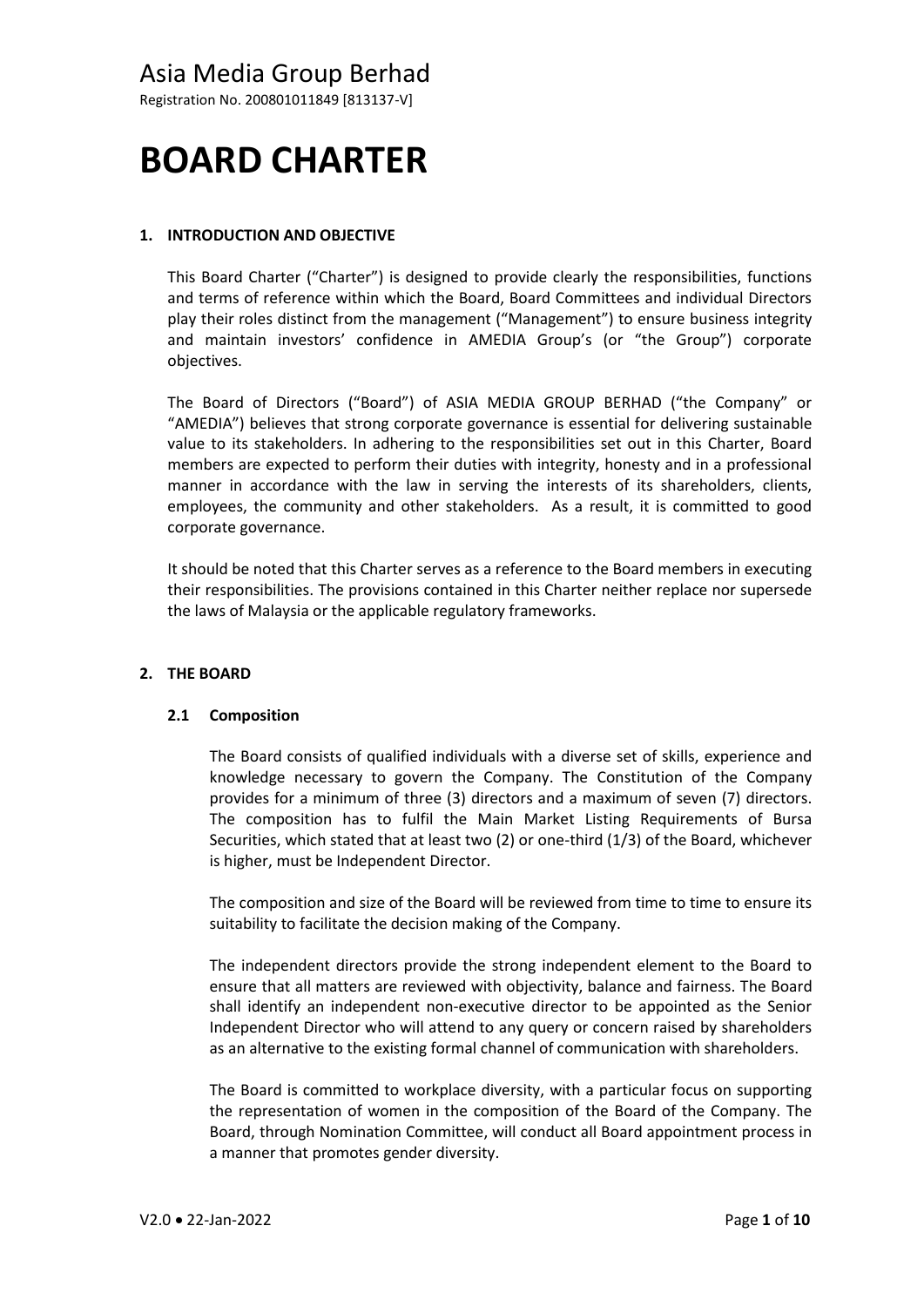## **2.2 Appointment and Re‐election**

Pursuant to Rule 133.1 of the Company's Constitution, at the first annual general meeting of the Company, all the Directors shall retire from office, and at the annual general meeting in every subsequent year, one-third (1/3) of the Directors for the time being, or if their number is not three (3) or a multiple of three (3) then the number nearest one-third (1/3) shall retire from office, and an election of Directors shall take place each year. Provided always that all Directors shall retire from office once at least in each three (3) years but shall be eligible for re-election.

Pursuant to Rule 118 of the Company's Constitution provides that the Directors shall have power at any time and from time to time to appoint any person to be a Director, either to fill a casual vacancy or as an addition to the existing Directors, but so that the total number of Directors shall not at any time exceed the number fixed in accordance with these Articles. Any Director so appointed shall hold office only until the next following annual general meeting and shall then be eligible for re-election but shall not be taken into account in determining the Directors who are to retire by rotation at that meeting.

The Nomination Committee is responsible to recommend appointment of new candidates to the Board of Directors by considering the required mix of skills, experience, qualities, time commitment and diversity, including gender, ethnicity and age, where appropriate and the Board shall deliberate and determine any appointment of a new director upon the recommendation from the Nomination Committee, which should comprise exclusively of non‐executive directors, a majority of whom must be independent.

The Constitution of the Company provides that every newly appointed director is subject to re-election at the immediate Annual General Meeting ("AGM") and at every AGM, one third (1/3) of the Board shall retire from office and be eligible for re‐election at every AGM.

### **2.3 Independence of Director**

### **2.3.1 Tenure of Independent Directors**

The Board takes cognisance of the Malaysian Code on Corporate Governance's ("MCCG") recommendation on the tenure of an Independent Non-Executive Director which shall not exceed a cumulative term of nine (9) years. Under MCCG Practice 4.2, upon completion of the nine (9) years of service, an Independent Director may continue to serve on the Board subject to the director's re-designation as a Non-Independent Director. However, subject to the assessment of the Nomination Committee, an Independent Director after serving a cumulative nine (9) years is subject to shareholders' approval in a general meeting.

### **2.3.2 Access to Information and Advice**

The Board recognises that the decision making process is highly contingent on the quality of information furnished. As such, all Directors have unrestricted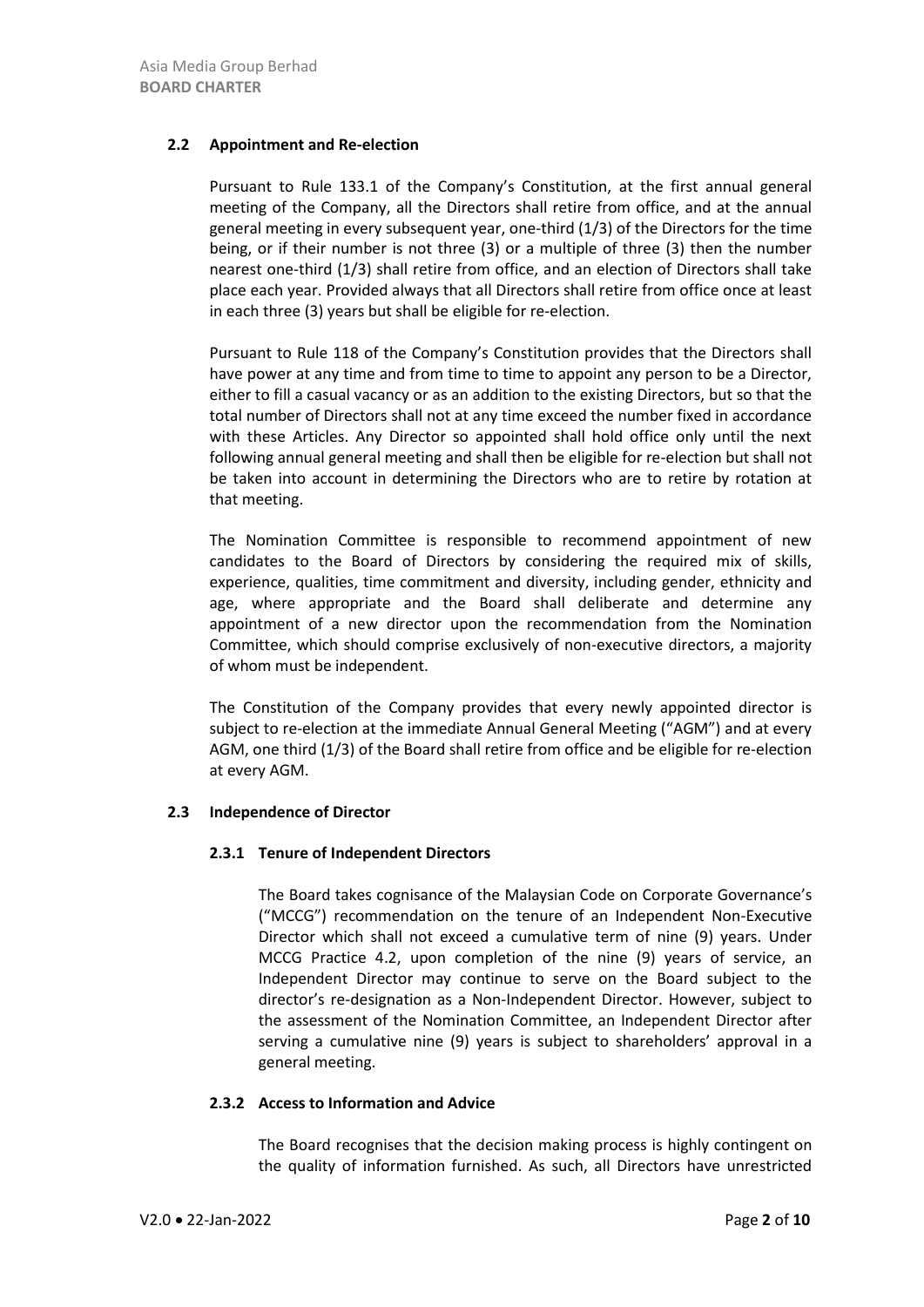access to any information pertaining to the Company and the Group. All the Directors have full and timely access to information with the advance distribution of Board Papers prior to Meetings. The Board is regularly updated on new statutory and regulatory requirements relating to the duties and responsibilities of Directors.

The Board may seek independent professional advice at the Company's expense on specific issue to enable it to discharge its duties in relation to matters being deliberated. Individual Directors may also obtain independent professional or other advice in furtherance of their duties, subject to the approval of the Board, depending on the quantum of the fees involved.

#### **2.4 Clear Roles and Responsibilities of the Board**

The Board has the overall responsibility in leading and determining the Group's strategic direction. It provides an effective oversight of the conduct of the Group's business, ensuring an appropriate risk management and internal control system is in place as well as regularly reviewing such system to ensure its adequacy and integrity.

The Board assumes the following principal responsibilities in discharging its fiduciary and leadership functions:

- Reviewing and adopting a strategic plan for the Company;
- Overseeing the conduct of the Company's business to evaluate whether the business is being properly managed;
- Identifying principal risks and ensure the implementation of appropriate systems to manage these risks;
- Succession planning, including appointing, training, fixing of compensation and where appropriate, replacing Senior Management;
- Developing and implementing an investor relations programme or shareholder communications policy for the Company; and
- Reviewing the adequacy and the integrity of the Company's internal control systems and management information systems, including systems for compliance with applicable laws, regulations, rules, directives and guidelines.

The Board has delegated specific responsibilities to Board Committees as well as various sub-committees to assist the Board in the running of the Group. The functions and terms of reference of the Board Committees as well as authority delegated by the Board to these Committees have been clearly defined by the Board. The Board reviews the Board Committee's authority and terms of reference from time to time to ensure their relevance.

#### **2.5 Matters Reserved for the Board**

The matters of strategic importance to the Group or the Company, which are reviewed, discussed, deliberated and approved at the Board level, include the following: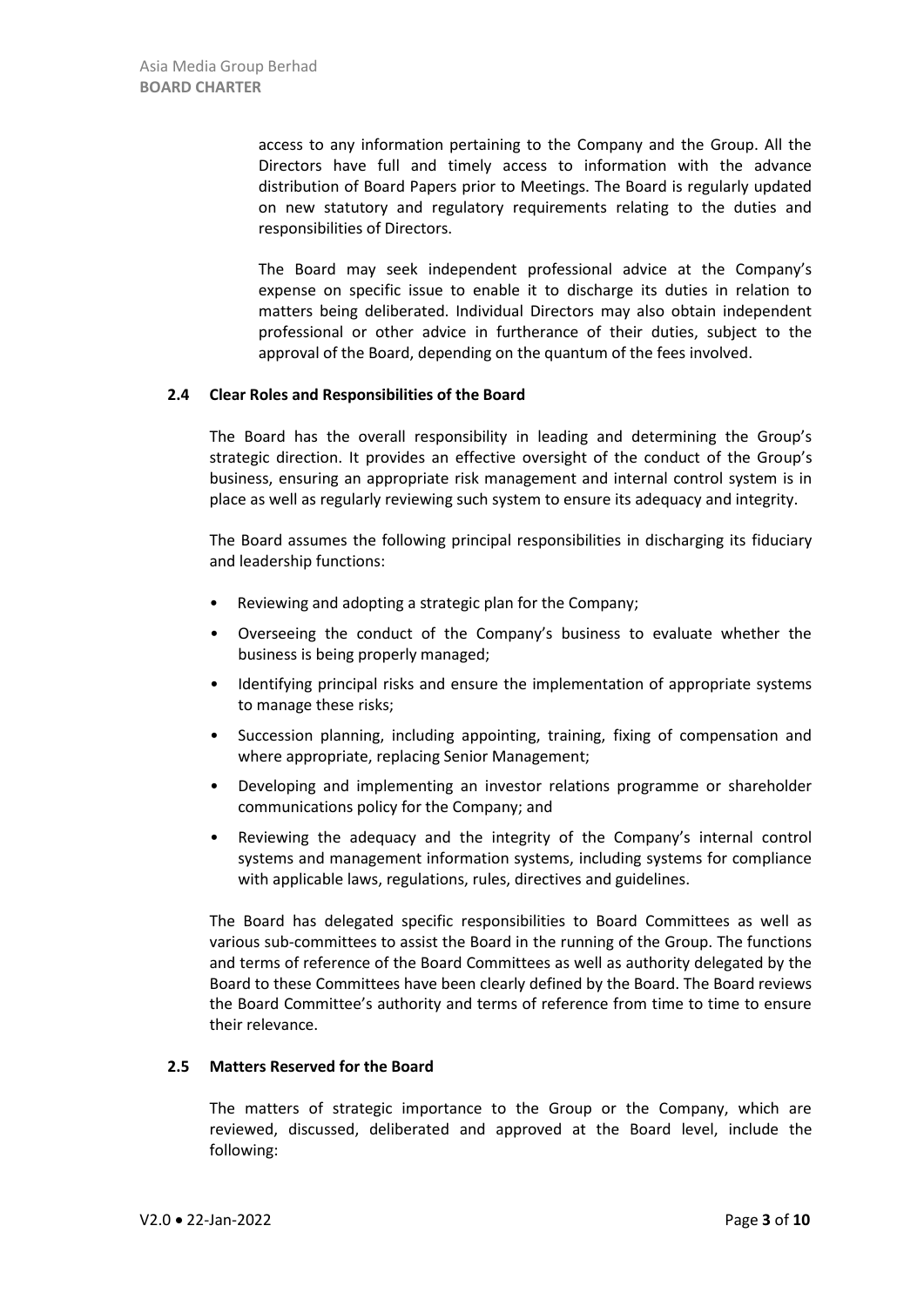- I. Business and operating plan and strategies;
- II. Material acquisition and disposals of undertakings of assets;
- III. Related–party transaction of a material nature;
- IV. New ventures and corporate restructuring;
- V. Internal and external audit plans; and
- VI. Corporate guarantees and parental guarantees.

# **2.6 Separation of Positions of Executive Chairman, Executive Deputy Chairman and Chief Executive Officer ("CEO")**

It is recommended that the positions of the Chairman and CEO should be held by different individuals, and the Chairman must be a Non-Executive Director to ensure there is a balance of power and authority. The roles of the Non-Executive Chairman and Executive Director of the Group are distinct and separate with individual responsibilities. Each of them has clearly defined duties and authority thus ensuring balance of power and greater capacity for independent decision-making.

The key roles and responsibilities of the CEO, whether or not an Executive Director, are as follows:

- I. Responsible to plan, direct and oversee the company's operational policies, rules, initiatives and goals.
- II. Expected to help in execution of long-term and short-term plans and directives by implementing judgment, vision, management and leadership.
- III. Oversee the group of company's operations, namely marketing, customer service, technology and back-office divisions.
- IV. Develop and implement operational strategies to improve network efficiency and diversify into complementary businesses; drive business development activities to grow the business further.
- V. Collaborate with the Chief Operating Officer to develop, enhance and implement the necessary infrastructure to drive efficiency within the company.
- VI. Prepare and submit an annual operational budget, manage effectively within the budget, and report accurately on progress made and challenges encountered.
- VII. Ensure the continued financial viability programme/service units through sound fiscal management.

## **2.7 Board Committees**

The Board may delegate specific responsibilities to Board Committees as well as various sub-committees to assist the Board in the running of the Group. The functions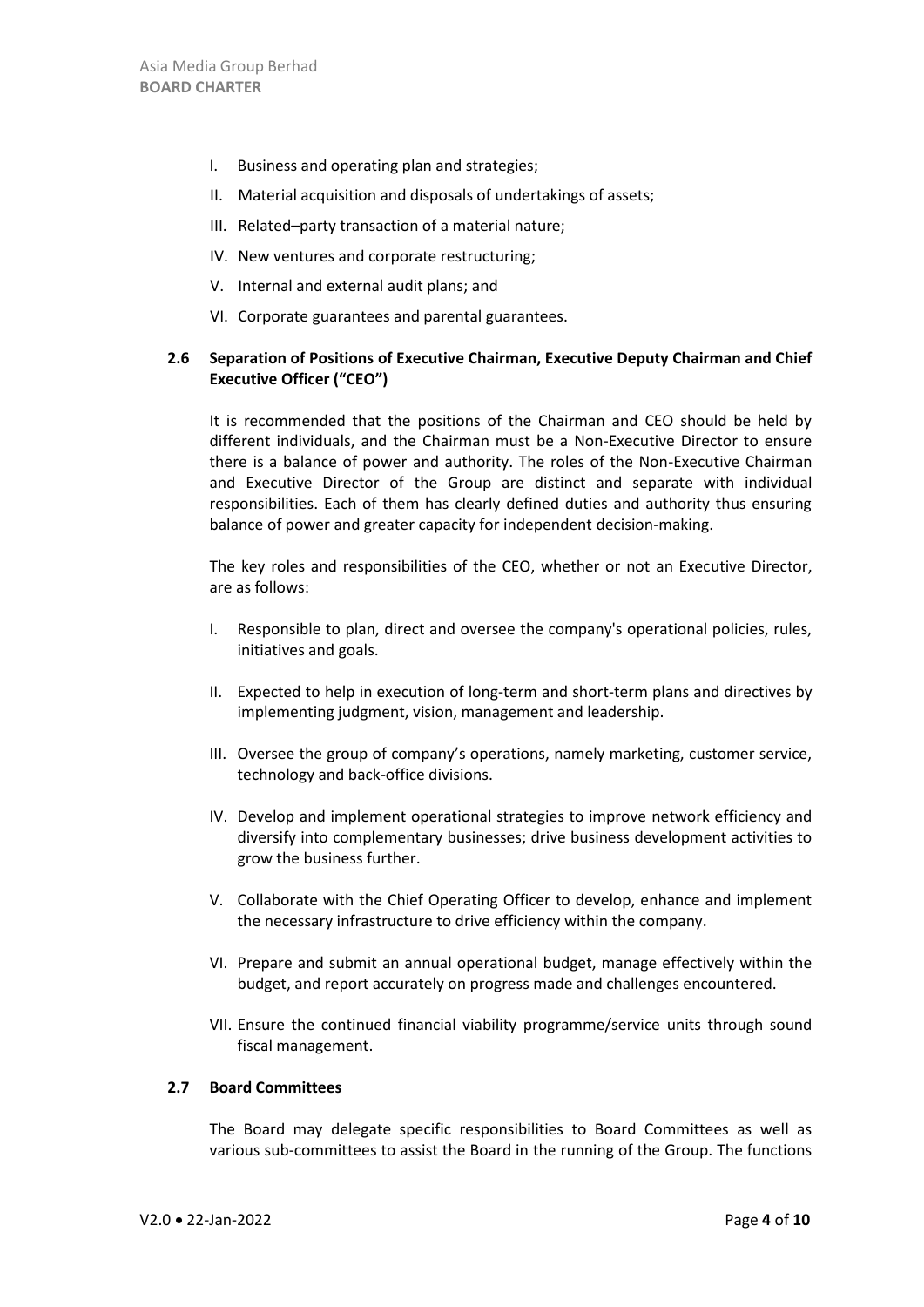and terms of reference of the Board Committees as well as authority delegated by the Board to the following Committees have been clearly defined by the Board:

- i) Nomination Committee;
- ii) Remuneration Committee;
- iii) Audit Committee; and
- iv) Corporate Governance Committee.

The Board reviews the Board Committee's authority and terms of reference from time to time to ensure their relevance. These Committees examine specific issues and report to the Board with their recommendations. The ultimate responsibility for decision-making lies with the Board.

## **2.8 Board Meetings**

The Board shall meet at least once every quarter, to consider all matters relating to the overall control, business performance and strategy of the Company. Additional meetings will be convened, when and if necessary, especially urgent and important decisions need to be taken between scheduled Meetings. The relevant reports, Meeting agenda and Board Papers are distributed to all Directors in advance of the Board Meeting to allow the Directors sufficient time to peruse for effective discussion and decision making during the meetings. Directors shall notify the Chairman before accepting any new directorships. The directors may request for the senior management of various core businesses to provide additional insights and deliberations to their areas of responsibilities during Board meetings.

All pertinent issues, decision and conclusions discussed at the Meetings are properly recorded in the discharge of the Board's duties and responsibilities.

### **2.9 Directors' Remuneration**

The Remuneration Committee is responsible to assist the Board on fair remuneration practices in attracting, retaining and motivating Directors. The remuneration package, which consists of salary, allowance, employers' contribution to the Employees Provident Fund, bonus, incentive, ESOS and other benefits are accorded to the executive directors. The package is structured to reward the executive directors based on corporate and individual performance with close links to the Group's operational and financial performance. Executive directors shall not receive any directors' fees.

The Board will determine the level of remuneration paid to directors by taking into consideration the recommendations of the Remuneration Committee to ensure that the remuneration is linked to the level of responsibilities undertaken, performance and contribution to the effective functioning of the Board. The individual Directors do not participate in the discussion of their own remuneration during the Remuneration Committees' Meeting.

Further, the Company has adopted the objectives as recommended by the MCCG to determine the remuneration of the Directors so as to ensure that the Company attracts and retains directors of the quality needed to manage the business of the Group respectively.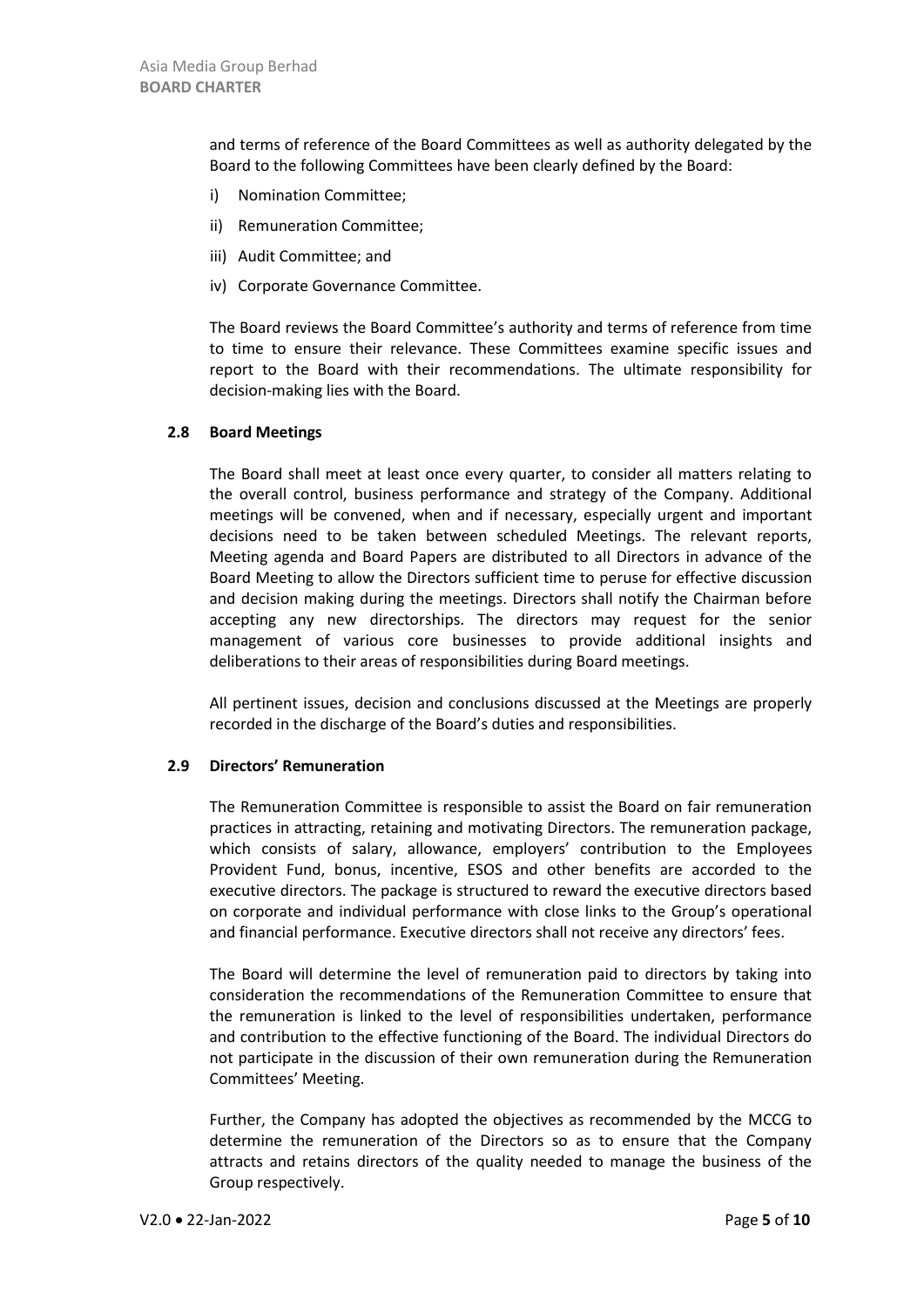#### Note:

For security and confidentially reasons, the details of the Directors' remuneration are not shown with reference to Directors individually. The Board is of the view that the transparency and accountability aspect of the corporate governance on Directors' remuneration are appropriately served by the board disclosure made and the remuneration proposed by the board is subject to the shareholders' approval at the Meeting.

#### **2.10 Directors' Training & Continuing Education**

The Board encourages Directors to attend educational / training programmes to keep themselves abreast with the various issues facing the changing business environment within which the Group operates and further enhance their professionalism in discharging their fiduciary duties to the Company. The Board and each director shall assess the training needs of the directors and oneself respectively from time to time.

The Board should regularly identify appropriate training that it believes will enhance directors' contributions to the Board. The Board must disclose the training courses attended by its directors in the annual report during the financial year.

### **3. INVESTOR RELATIONS AND SHAREHOLDER COMMUNICATION**

The Board shall strive to maintain high standards of transparency and accountability in its communication to shareholders, potential investors, analysts and other stakeholders.

### **3.1 Corporate disclosure policy**

The Board has in place a Corporate Disclosure Policy in line with the Main Market Listing Requirements of Bursa Securities to enable comprehensive, accurate and timely disclosures relating to the Company and its subsidiaries to be made to the regulators, shareholders and investors.

The Board has delegated the authority to the Executive Director to approve all announcements for release to Bursa Securities. The Group Chairman and Executive Director work closely with the Board, the Senior Management and the Company Secretary who are privy to the information to maintain strict confidentiality of the information.

### **3.2 Leverage on information technology for effective dissemination of information**

The Company's corporate website at www.asiamedia.my serves as a key communication channel for shareholders, investors and the public to obtain up-todate information on the Group's activities, financial results, major strategic developments and other matters affecting stakeholders' interests.

To augment the process disclosure, the Board is dedicating a section for corporate governance on the Company's website, where information on the Company's announcements to the regulations, the Board Charter, rights of shareholders, and the Company's Annual Report may be accessed.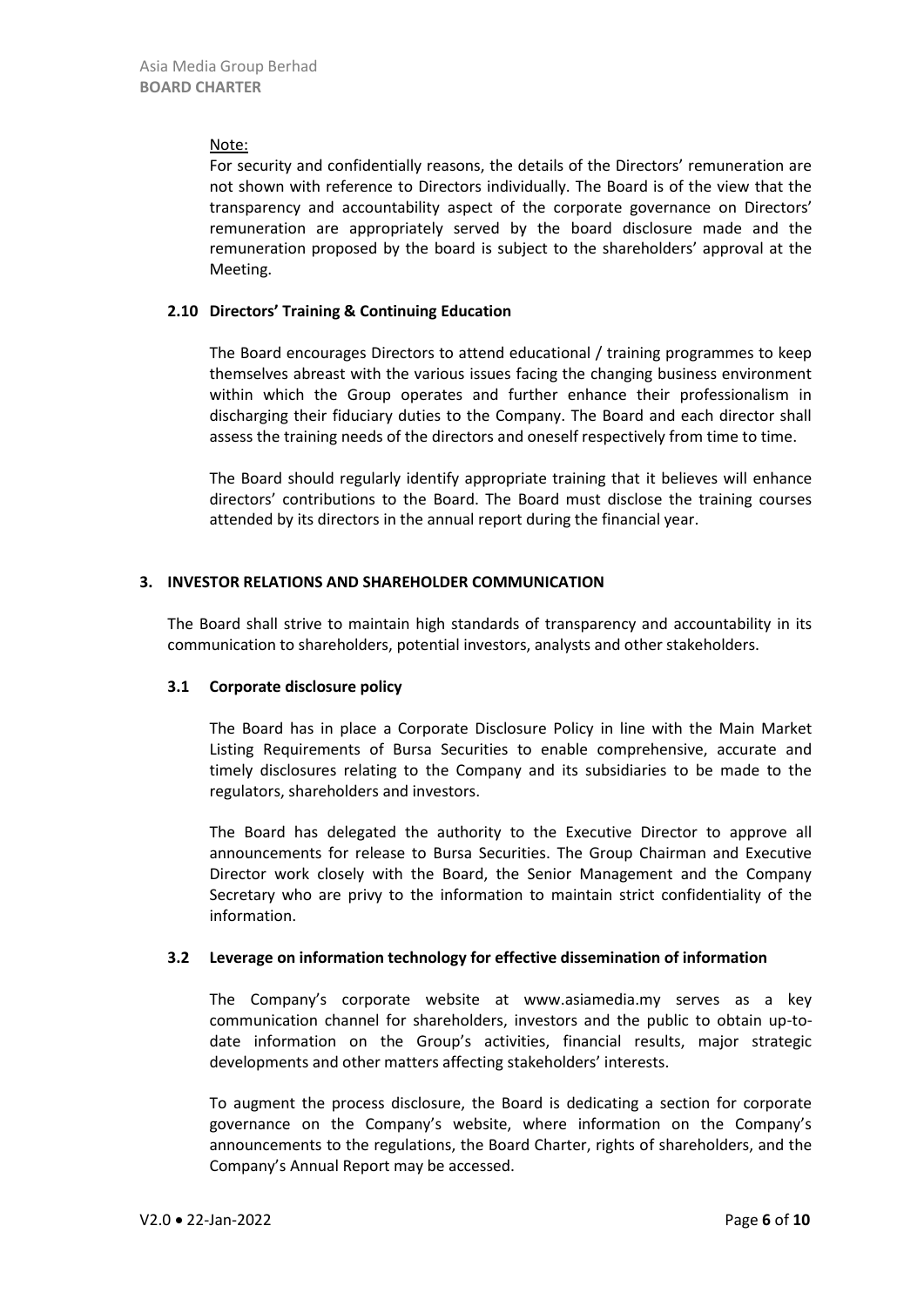### **3.3 Questions and answer session at the Annual General Meeting ("AGM")**

The AGM is the main forum for dialogue with shareholders. The Board shall encourage shareholders to participate in the question and answer session at the AGM.

### **4. RISK MANAGEMENT AND INTERNAL CONTROLS**

The Board acknowledges its overall responsibility for maintaining a sound internal control system for the Group to safeguard the shareholders' investment and the Group's assets, and to discharge their stewardship responsibilities in identifying risks and ensuring the implementation of appropriate systems to manage these risks in accordance with the best practices of the Malaysian Code on Corporate Governance.

The Board must ensure there is appropriate risk management and internal controls framework and processes are in place to identify, evaluate and manage the significant risks and weaknesses in internal controls that may affect the achievement of business objectives.

The Board may delegate its role of the review process to the Board Committees, for example the Audit Committee.

The Board as a whole remains responsible to the review process of risks management and internal controls from time to time to be relevant to the changes in the business environment, and this on-going process will be in place for the whole financial year under review.

### **5. COMPANY SECRETARIES**

The Company Secretaries are suitably qualified, competent and are members of a professional body. The Company Secretaries play an advisory role to the Board, in relation to the Group's constitution, Board's policies and procedures and compliance with the relevant regulatory requirements, codes, guidelines and legislations.

The Board has unrestricted access to the advice and services of the Company Secretaries, who are considered capable of carrying out the duties to which the post entails. The appointment of the Company Secretary is decided by the Board.

### **6. POLICY STATEMENT ON HEALTH, SAFETY & ENVIRONMENT**

The Board considers the protection of human Health, Safety, and the Environmental for all its employees, suppliers, customers and the community to be of primary importance. The Policy Statement on Health, Safety & Environment and Policy Statement on Drug, Alcohol & Substance Abuse could ensure that the Group:

- I. provides adequate control of health and safety risks arising from work activities;
- II. prevents accidents and cases of work-related ill health;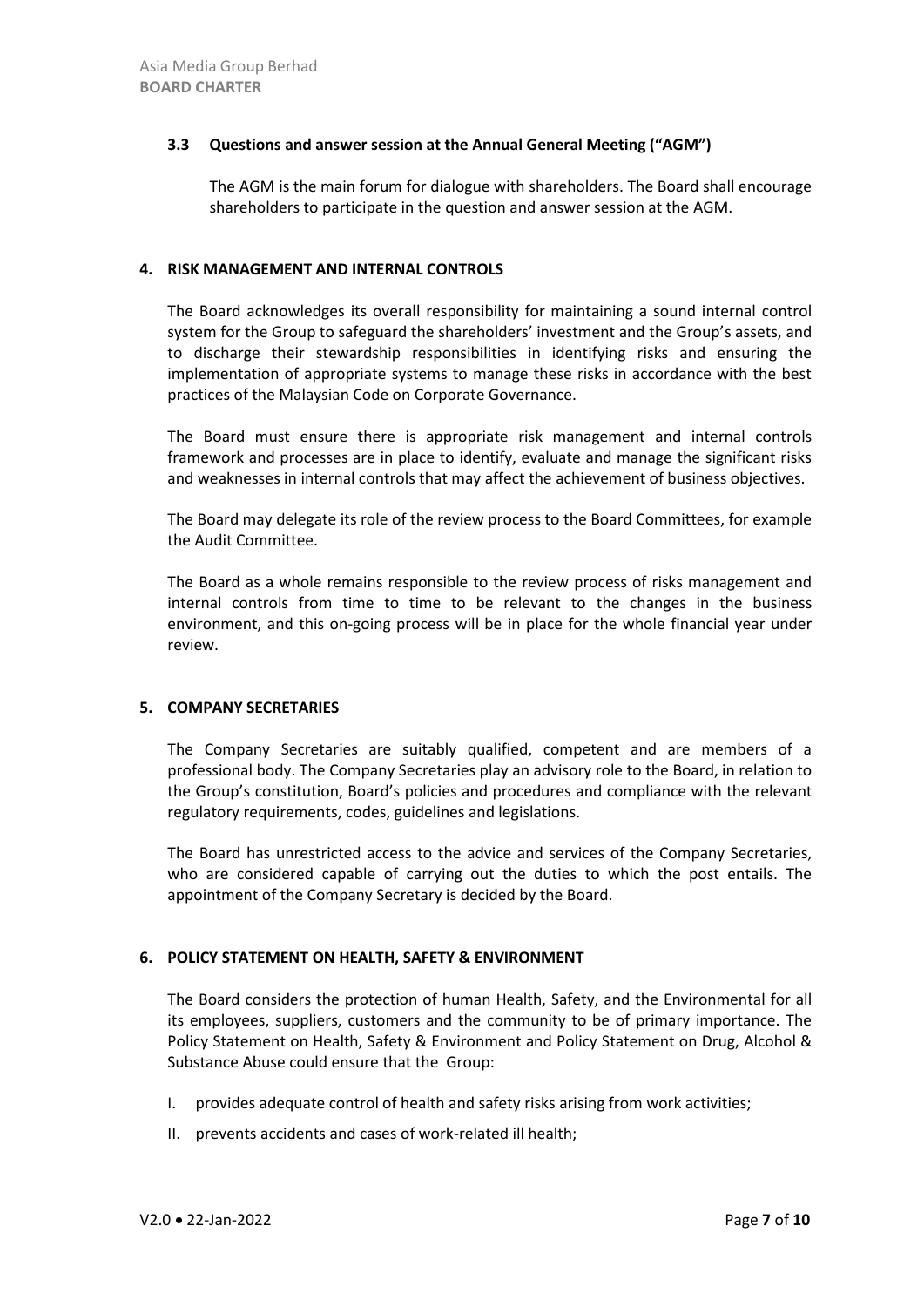- III. ensures that all accidents, incidents and near misses are reported so that they can be thoroughly investigated and control measures put in place to prevent recurrence;
- IV. reviews and revises this policy as necessary at regular intervals;
- V. creates a culture of safe, healthy and environmentally friendly work practices; and
- I. subscribes to a working environment free of drug and substance abuse, alcohol and smoke.

### **7. ETHICAL STANDARDS AND CODE OF CONDUCT**

The Code of Ethics sets out the broad standards of conduct and basic principles to guide the Directors and employees. The Code of Conduct includes amongst others the respect for the individual, create a culture of open and honest communication, set tone at the top, uphold the law, avoid conflicts of interest, set metrics and reports results accurately.

Directors and employees of the Group are expected to observe high standards of integrity and fair dealings in relation to customers, staff and regulators in the communities within which the Group operates and ensure compliance with all applicable laws, rules and regulations to which the Group is bound to observe in the performance of its duties.

The Board has formalised a whistleblower policy to provide a safe mechanism for whomever to come forward and raise any concerns about the actual or potential fraud or breach of trust involving employees, Management and the Directors of the Group.

It allows the whistleblower the opportunity to raise concerns outside the Management line. The identity of the whistleblower will be kept confidential and protection is accorded to the whistleblower against any form of reprisal or retribution.

#### **7.1 Insider Trading**

Directors and employees who have access to confidential information are prohibited to use or share that information for stock trading purposes or for any other purpose as following due to all non‐public information about the Group and/or its business should be treated as confidential information, otherwise, it is unethical but is also illegal:

- (a) trading on the basis of material, non-public information;
- (b) disclosing or "tipping" material, non-public information to others or recommending the purchase or sale of securities on the basis of such information; and
- (c) assisting someone who is engaged in any of the above activities.

### **7.2 Conflict of Interest**

The Board must be comfortable that there is no undue risk involved and that all conflicts and related party transactions are disclosed and are strictly dealt with in accordance with the provisions of the Companies Act 2016 ("Act") and Main Market Listing Requirements ("MMLR").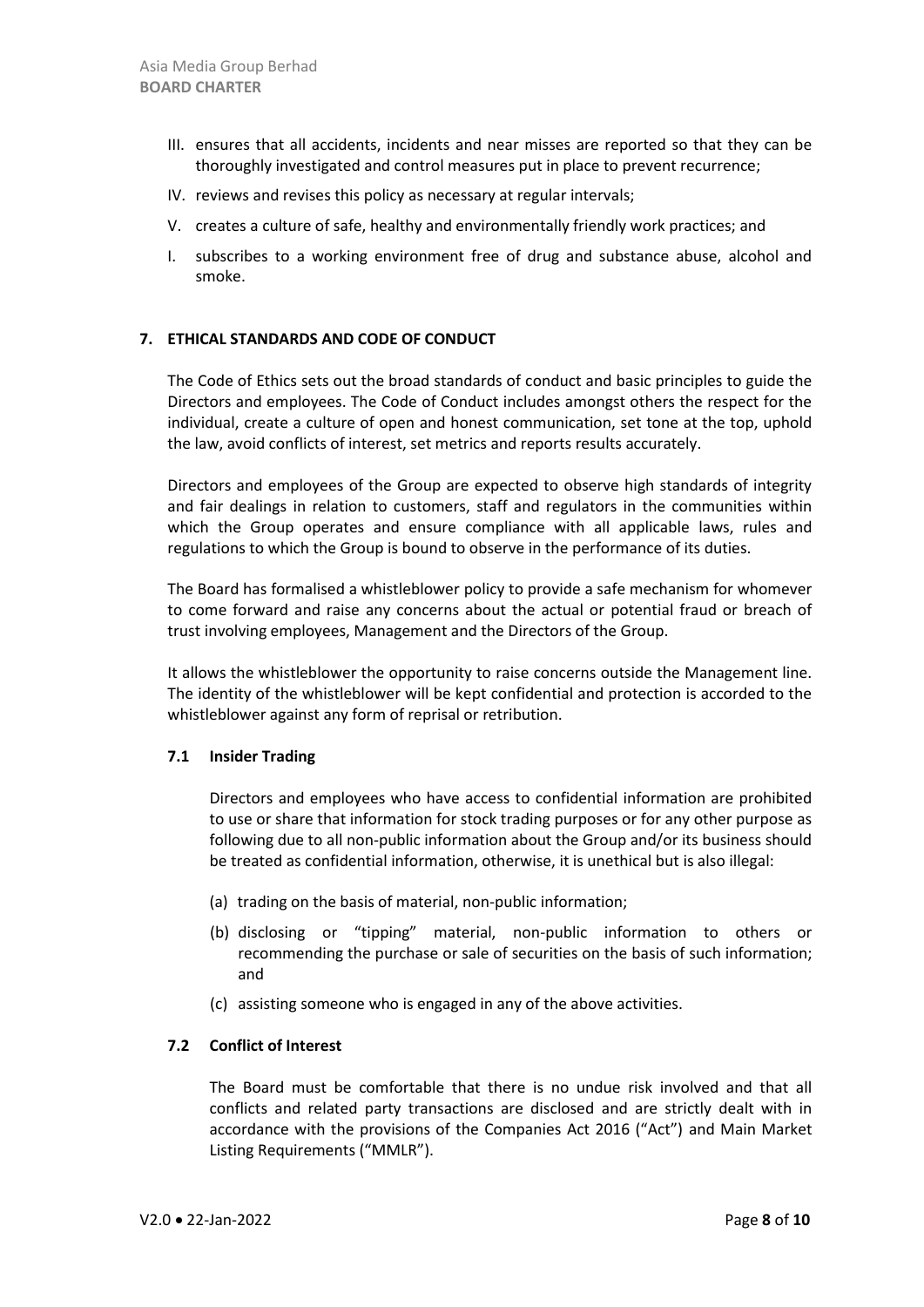Directors are prohibited to improper use of information obtained by virtue of their position as directors to obtain, directly or indirectly, an advantage for themselves or for others, or to cause harm to the Company. Directors have to act honestly and use reasonable diligence in the discharge of their duties at all times. Directors also owe fiduciary duties to the Company to:

- (a) act in good faith in the company's interests;
- (b) exercise due care and skill in the discharge of their duties; and
- (c) avoid conflict between their duties and their private interests, among other things.

Every Director shall comply with the provisions of Sections 221 and 219 of the Act in connection with the disclosure of his/her interest, contracts or proposed contract with the Company and in connection with the disclosure of the fact and the nature, character and extent of any office or possession of any property whereby whether directly or indirectly, duties or interests might be created in conflict with his duty or interest as a Director of the Company as well as any interest or changes in shares or options of the Company or personal particulars of the Director.

## **7.3 Bribes and Corruption**

No directors or employees shall offer, give, solicit or accept, directly or indirectly (within or outside the country) bribes, whether in personal gifts, favours, entertainment or services, in cash or kind, that will or will appear to influence objective and fair business decisions, will be accepted or provided in order to achieve business or personal advantages for themselves or others.

Directors shall not engage in any transaction that can be construed as having contravened the anti‐corruption laws of Malaysia or the respective country of operations and applicable laws.

### **7.4 Protection of Assets and Funds**

Directors and employees must protect the assets and funds of the Group to ensure availability for legitimate business purposes and that no property, information or position belonging to the Group or opportunity arising from these be used for personal gain.

### **7.5 Business Records and Control**

Accurate, timely and reliable records are necessary to meet the Group's legal and financial obligations and to manage the affairs of the Group. All books, records and accounts should conform to generally accepted and applicable accounting principles and to all applicable laws and regulations. The preparation and maintenance of accurate and adequate business records are the responsibility of each employee. No unauthorized, false, improper or misleading records or entries shall be made in the books and records of the Group, under any circumstances.